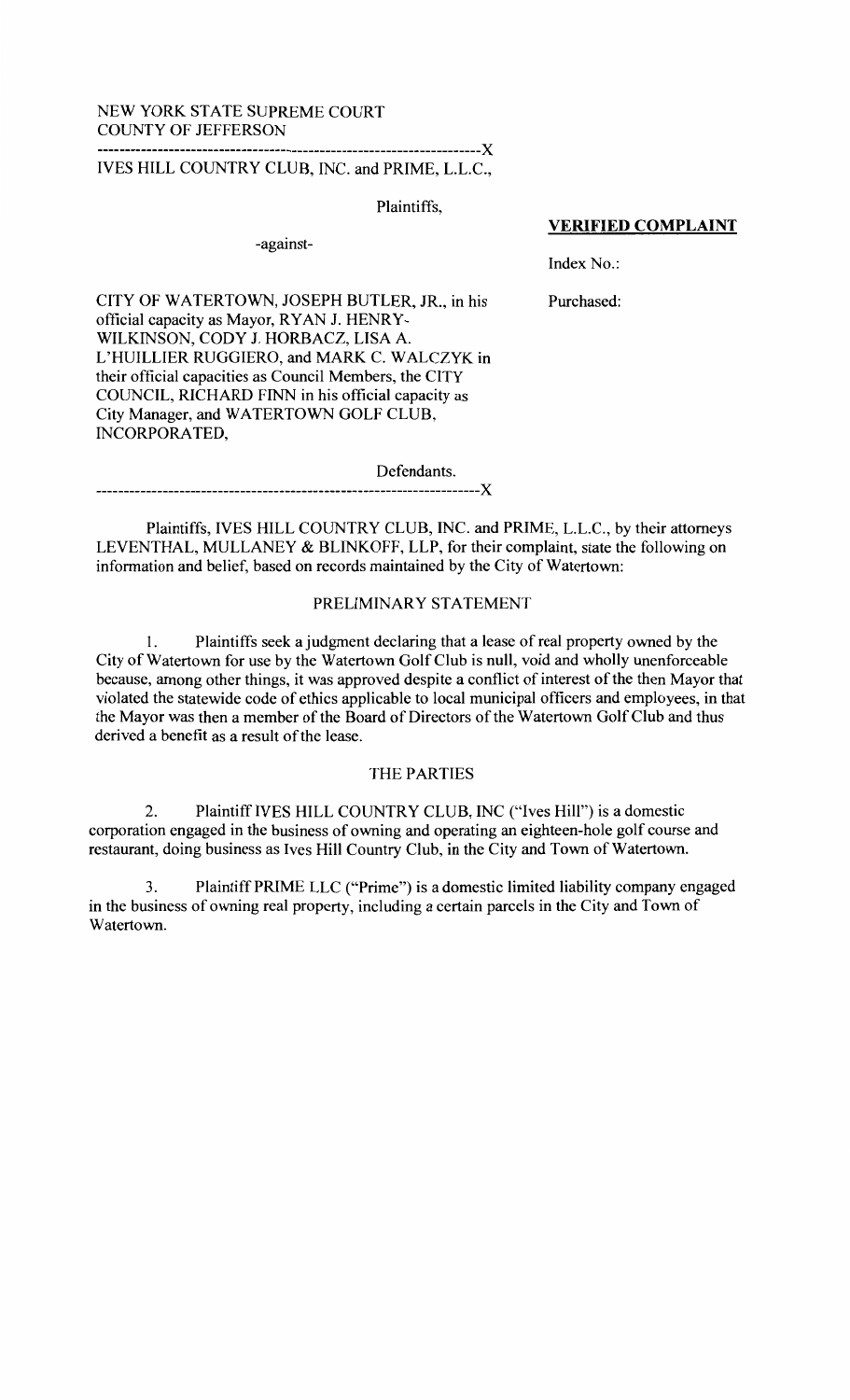4. Prime is the owner and lessor ofthe real property in the City and Town of Watertown leased to Ives Hill for its use as an 18-hole golf course and restaurant.

5. Defendant CITY OF WATERTOWN (the "City") is an incorporated municipality established pursuant to the laws of the State of New York, existing wholly within the County of Jefferson.

6. The City maintains its principal place of business at 245 Washington St, Watertown, New York.

7. Defendant JOSEPH BUTLER, JR. (the "Mayor") is the Mayor of the City and a member of the City Council.

8. Defendants RYAN J. HENRY-WILKINSON, CODY J. HORBACZ, LISA A. L'HUILLIER RUGGIERO, and MARK C. WALCZYK (individually and collectively, the "Council Members") are the members of the Watertown City Council.

9. TheW ATERTOWN CITY COUNCIL (the "City Council") is the governing body of the City vested, among other things, with the power to approve City contracts.

10. Defendant RICHARD FINN (the "City Manager") is the City Manager of the City.

11. Defendant WATERTOWN GOLF CLUB, INCORPORATED ("Watertown Golf Club") is a domestic corporation engaged in the business of owning and leasing land in the City, and operating that land as an 18-hole golf course and restaurant.

12. Watertown Golf Club maintains its principal place of business at 1 Thompson Park, Watertown, New York.

# FACTS COMMON TO ALL CAUSES OF ACTION

13. In 1917, a gift of land was made to the City for a portion of what came to be known as Thompson Park.

14. A deed restriction provided that the use of the demised premises for any purpose other than a public park would result in divestiture of the City's title to the land.

15. A land acquisition in 1946 increased the size of Thompson Park by one hundred and forty eight (148) acres.

16. Commencing on January 1, 1965, the City leased approximately 66.3 acres of the land acquired in 1946 to Watertown Golf Club for a term of twenty-one years expiring on December 31, 1985, thus enabling Watertown Golf Club to increase the size of its golf course from nine holes to eighteen holes.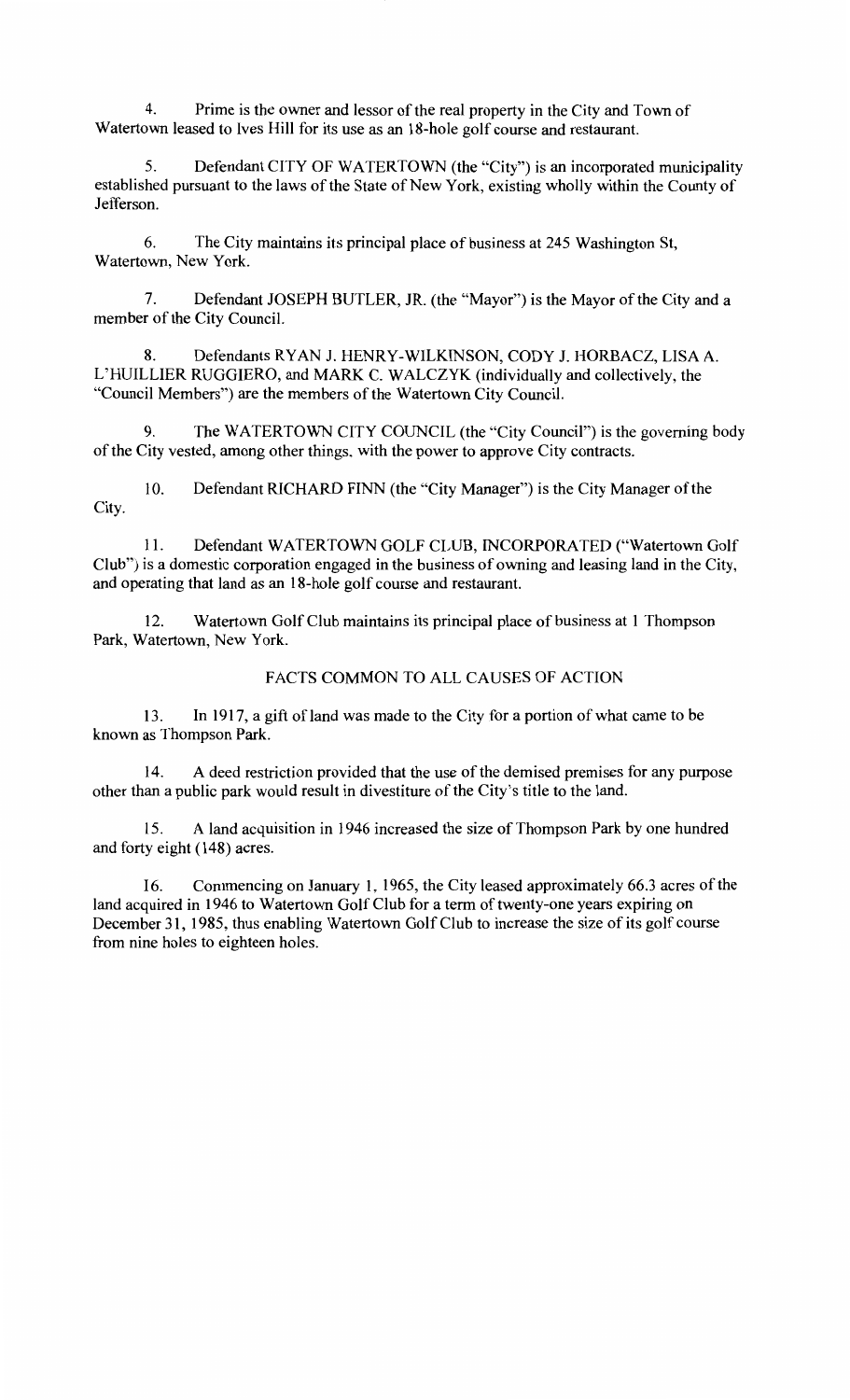17. Prime is the only owner of land in the City that, together with land in the Town of Watertown, is operated as an eighteen-hole golf course and restaurant; Ives Hill is the operator of that golf course and restaurant.

18. The Watertown Golf Club owns approximately 63.84 acres ofland in the City, and leases 66.3 acres of land from the City, operating the two parcels together as an eighteenhole golf course and restaurant.

19. Effective July 25, 1983, the State Legislature, with the approval of the Governor, belatedly and retroactively authorized the City to discontinue the use of the 66.3 acre parcel as parkland and to lease the land to Watertown Golf Club, and ratified the 1965 lease between the City and Watertown Golf Club.

20. The July 25, 1983 legislation provided, in pertinent part, that:

The City of Watertown is authorized and empowered to discontinue the use as park lands and to lease to the Watertown Golf Club, Inc., 66.3± acres located in the John C. Thompson Park in such city which was acquired by the city for park purposes and is no longer used or useful for such purpose, upon such terms and conditions as the governing body of such city shall deem in the best interest of such city. The lease of such lands entered into between such city and such Golf Club dated January first, 1965, and all acts done pursuant to the terms of such lease, are hereby ratified and affirmed.

21. The State legislature did not authorize or approve any subsequent lease agreements that the City and Watertown Golf Club entered into after expiration of the 1965 lease.

22. Prior to the expiration of the 1965 lease on December 31, 1985, the City entered into a new lease with Watertown Golf Club for a term of five years commencing on January 1, 1985 and expiring on December 31, 1989.

23. Thereafter, the City entered into a new lease with Watertown Golf Club for a term often years commencing on January 1, 1990 and expiring on December 31, 1999.

## THE 2000 LEASE AGREEMENT

24. On January 1, 2000 Joseph M. Butler, Sr. took his oath of office swearing, among other things, to uphold the Constitution and laws of the State of New York, and commenced to serve as Mayor of the City.

25. On January 3, 2000, the City Council adopted a resolution removing Mayor Joseph M. Butler, Sr. from the City Board of Ethics, with his agreement and consent.

26. On January 18, 2000, the City Council adopted a resolution approving a lease agreement with Watertown Golf Club, as lessee (the "2000 Lease Agreement"), and authorizing the Mayor to execute the 2000 Lease Agreement on behalf of the City.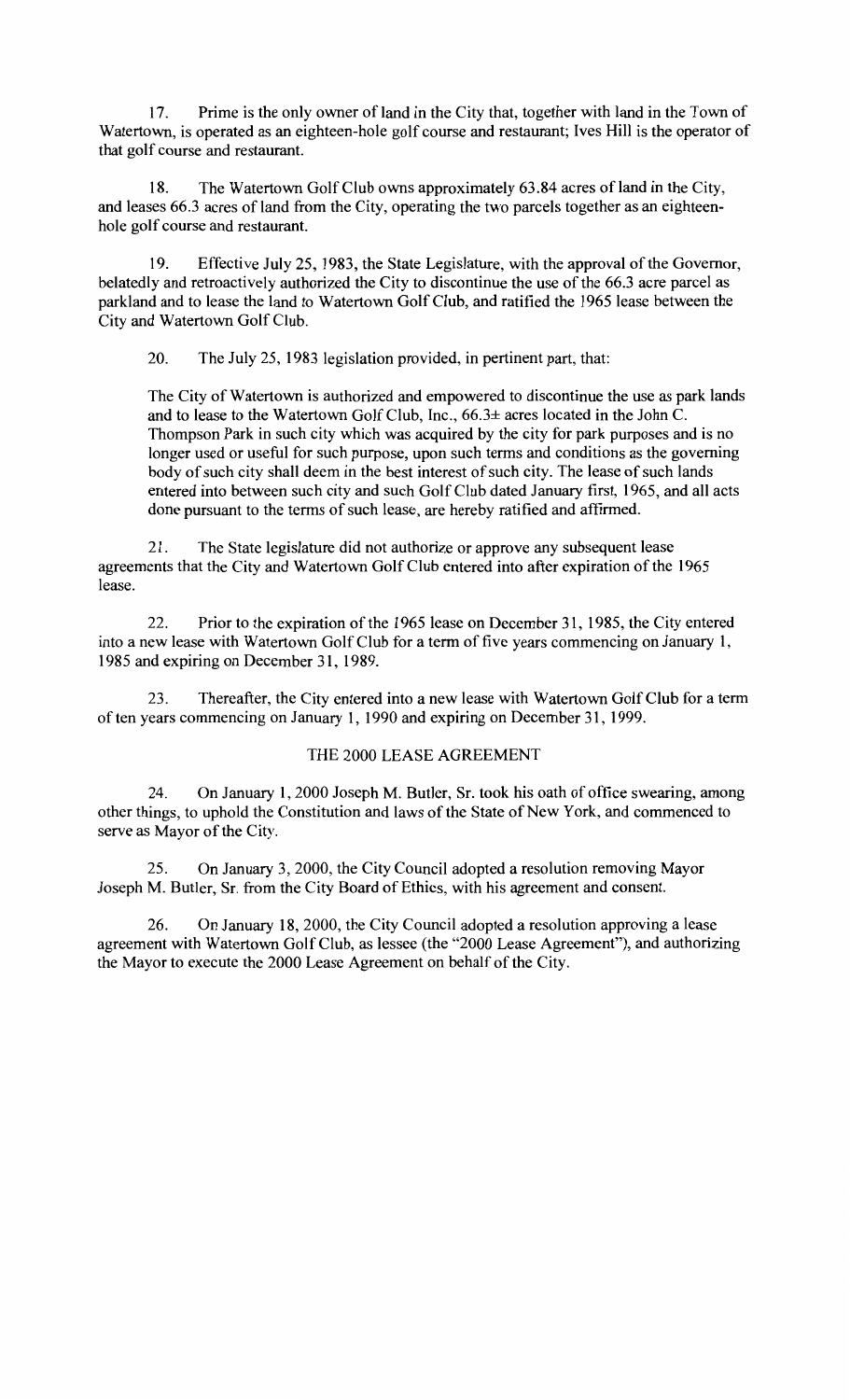27. On January I8, 2000, then Mayor Joseph M. Butler, Sr. was a member of the City Council and, as such, had the power or duty to approve the 2000 Lease Agreement.

28. At the time the City approved and entered into the 2000 Lease Agreement, then Mayor Joseph Butler, Sr. was a member of the Board of Directors of Watertown Golf Club.

29. On January I8, 2000, then Mayor Joseph M. Butler, Sr. was the owner of one share of the outstanding corporate stock of Watertown Golf Club.

30. Then Mayor Joseph Butler, Sr. abstained from the vote by which the City Council approved the 2000 Lease Agreement, but participated in the discussions leading to the vote and executed the 2000 Lease Agreement on behalf of the City.

that: 31. The Minutes of the January I8, 2000 Council meeting provide, in pertinent part,

Mayor Butler explained that the property being leased was at one time farmland. Now, the course is a state of the art facility and the improvements made on the leased portion are now owned by the City. He also remarked that the club never had a PILOT program and has always paid taxes and water bills.

32. Mayor Joseph M. Butler, Sr. did not properly recuse himself from the City Council's decision to approve the 2000 Lease agreement.

33. On January 2I, 2000, the City, as lessor, entered into the 2000 Lease Agreement with Watertown Golf Club, as lessee, for the use of approximately 66.3 acres of land located within the boundaries of Thompson Park for use as a golf course and other incidental uses.

34. The 2000 Lease Agreement was for a term of ten years, expiring on December 3I, 2009.

35. Mayor Joseph M. Butler, Sr. used his authority and influence as Mayor to increase the size of Watertown Golf Club and, in so doing, increased the value of Watertown Golf Club.

36. Thereafter, Joseph M. Butler, Sr. increased his ownership interest in Watertown Golf Club from one share representing less than 1% of the outstanding shares to 96 shares, representing 6% of the outstanding shares.

## THE 2006 AMENDED LEASE AGREEMENT

3 7. On December II, 2006, former Mayor Butler appeared before the City Council and participated in the discussions leading to the approval of an agreement that extended the term of the lease between the City and Watertown Golf Club (the "2006 Amended Lease Agreement").

38. The minutes of the December 11, 2006 meeting of the City Council provide, in pertinent part, that: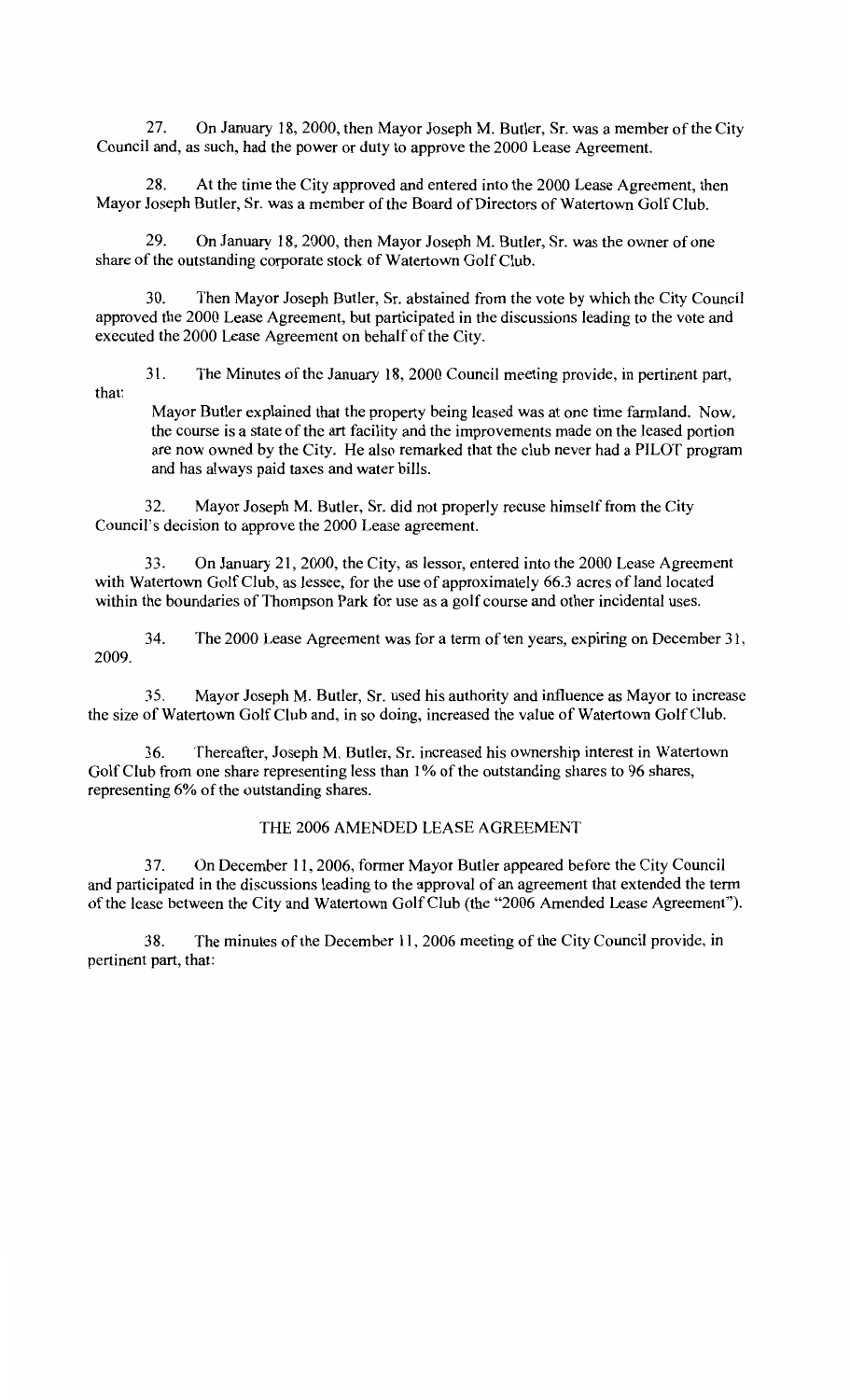Council discussed various options the City has regarding a long-term lease of 66.3 acres of land between the Watertown Golf Club and the City of Watertown.... Mr. Butler told Council that in 1977 Pomeroy Associates assessed the land at the Golf Club.... Mr. Butler said that he recently reviewed the abstracts for the golf course. He added that the entire course is assessed for \$468,000 and the clubhouse is assessed for \$100,000. He continued saying that he is not looking for a subsidy but that market value is important. Mr. Butler told Council what the value or selling prices of other golf courses in the area were.

39. On December 18, 2006 the City Council adopted a resolution approving an extension of the unexpired 2000 Lease Agreement.

40. The December 18, 2006 Resolution stated, in pertinent part, that:

WHEREAS the parties have reached an Agreement on a long term lease, with a term of twenty-three (23) years, which incorporates the three (3) years remaining of the existing Agreement and adds an additional twenty (20) years,

41. On December 21, 2006, the City entered into the 2006 Amended Lease Agreement with Watertown Golf Club, for a term of twenty three years commencing on January 1, 2007 and ending on December 31, 2029.

42. The 2006 Amended Lease Agreement incorporated and extended the 2000 Lease Agreement for a period of twenty years beyond its original termination date, and continued all other terms and conditions, including an annual rent escalation of eight percent (8%).

43. The rent payable by Watertown Golf Club to the City for its business use and possession of 66.3 acres of City owned land as a golf course for the years 2015 through 2019 was and is \$9,318.00 per annum.

44. At the time the City entered into the 2006 Amended Lease Agreement, Joseph Butler, Sr. was no longer the Mayor.

45. At the time the City entered into the 2006 Amended Lease Agreement, former Mayor Joseph Butler, Sr. was the owner of 96 shares of corporate stock of Watertown Golf Club, representing six percent  $(6%)$  of the outstanding shares of the corporation.

46. At the time the City entered into the 2006 Amended Lease Agreement, former Mayor Joseph Butler, Sr. was a member of the Board of Directors of Watertown Golf Club.

47. At the time the City entered into the 2006 Amended Lease Agreement, Joseph Butler, Sr. was the President of Watertown Golf Club.

48. Joseph Butler, Sr. executed the 2006 Amended Lease Agreement on behalf of Watertown Golf Club.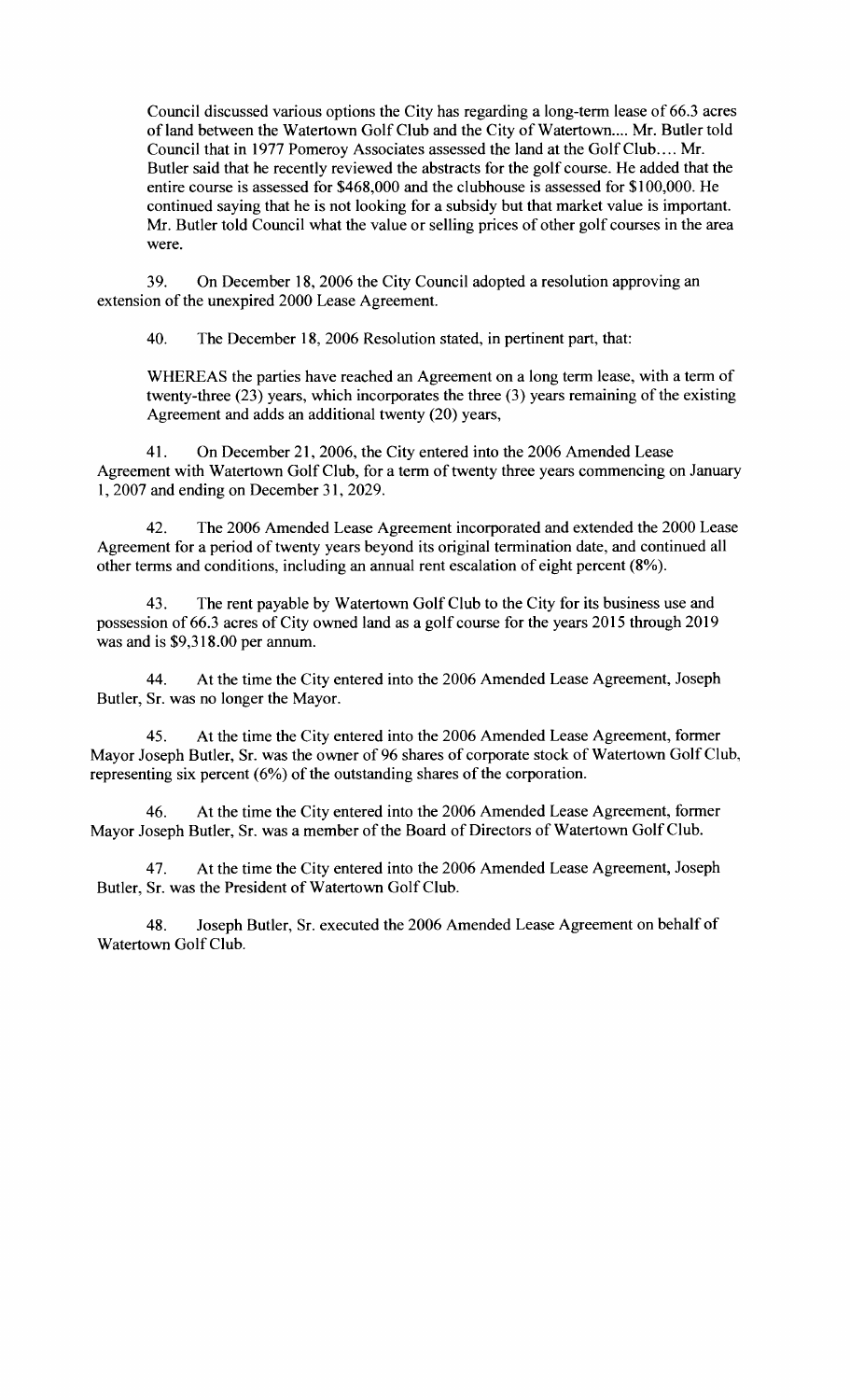### THE 2011 NOTICE AND CURE AGREEMENT

49. On July 5, 2011, the City Council adopted a resolution approving a Notice and Cure Agreement with the Watertown Golf Club and the corporation's mortgagee, the Watertown Savings Bank (the "Notice and Cure Agreement").

50. On July 19, 2011, the City entered into the Notice and Cure Agreement.

51. In the Notice and Cure Agreement, the City agreed, among other things, to provide the Watertown Savings Bank with notice of any default by Watertown Golf Club in its leasehold obligations to the City, and to afford the Bank a thirty day opportunity to cure any such default.

52. The Notice and Cure Agreement was executed on behalf of Watertown Golf Club by its President, former Mayor Joseph Butler, Sr.

## FIRST CAUSE OF ACTION (Declaratory Judgment: N.Y. GML Sections 801, 804)

53. Plaintiffs repeat, reiterate and reallege the allegations set forth at preceding paragraphs "1" through "52".

54. As a member of the Board of Directors of Watertown Golf Club, then Mayor Joseph Butler, Sr., had an interest in the 2000 Lease Agreement.

55. New York General Municipal Law Section 800 (Definitions) provides, in pertinent part, that:

When used in this article and unless otherwise expressly stated or unless the context otherwise requires ... "Interest" means a direct or indirect pecuniary or material benefit accruing to a municipal officer or employee as the result of a contract with the municipality which such officer or employee serves. *For the purposes of this article a municipal officer or employee shall be deemed to have an interest in the contract of .. a corporation of which such officer or employee is ... [a] director ....* 

[Emphasis added].

56. As Mayor and as a member of the City Council, then Mayor Joseph Butler, Sr. had the power and duty to approve the 2000 Lease Agreement.

57. New York General Municipal Law Section 801 (Conflicts of Interest Prohibited) provides, in pertinent part, that:

Except as provided in section eight hundred two of this chapter, ... no municipal officer or employee shall have an interest in any contract with the municipality of which he is an officer or employee, when such officer or employee, *individually or as a member of a*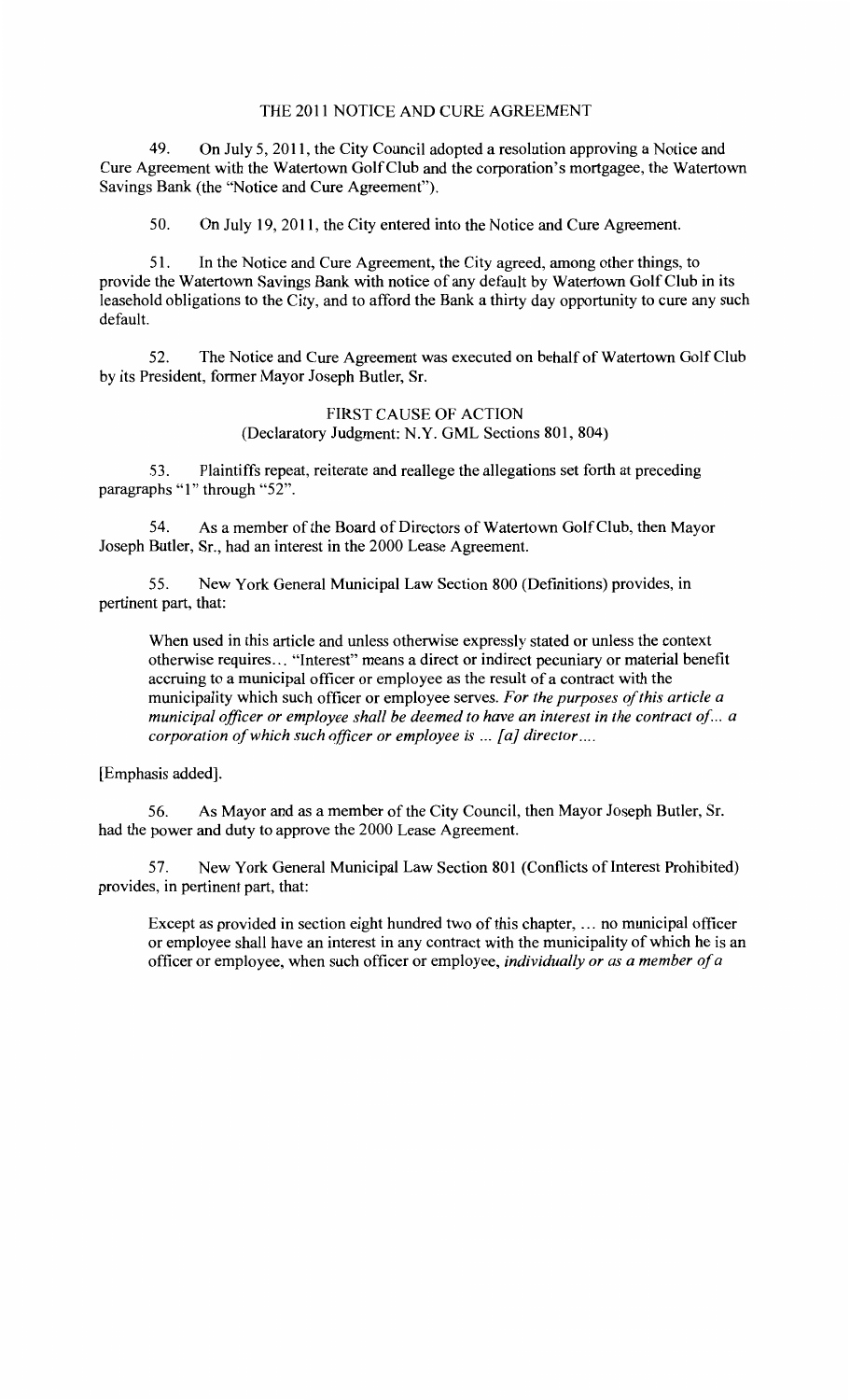*board,* has the power or duty to (a) negotiate, prepare, authorize or approve the contract or authorize or approve payment thereunder (b) audit bills or claims under the contract, or (c) appoint an officer or employee who has any of the powers or duties set forth above ....

[Emphasis added].

58. The 2000 Lease Agreement was prohibited by New York General Municipal Law Section 801.

59. At the time the City approved and entered into the 2000 Lease Agreement, then Mayor Joseph Butler, Sr., knew of the 2000 Lease Agreement.

60. At the time the City approved and entered into the 2000 Lease Agreement, then Mayor Joseph Butler, Sr., knew that he was the Mayor and a member of the Board of Directors of Watertown Golf Club.

61. New York General Municipal Law Section 804 provides:

Any contract willfully entered into by or with a municipality in which there is an interest prohibited by this article shall be null, void and wholly unenforceable.

62. The 2000 Lease Agreement was and is null, void and wholly unenforceable pursuant to General Municipal Law Section 804.

63. The 2006 Amended Lease Agreement, which incorporated and extended the 2000 Lease Agreement, was and is null, void and wholly unenforceable pursuant to New York General Municipal Law Section 804.

## SECOND CAUSE OF ACTION

(Declaratory Judgment: Watertown Code of Ethics Section 32-3(H))

64. Plaintiffs repeat, reiterate and reallege the allegations set forth in the foregoing paragraphs "1" through "63".

65. Former Mayor Joseph Butler, Sr., as Mayor and member of the Board of Directors of Watertown Golf Club, personally participated in the discussions leading to the approval of the 2000 Lease Agreement, and in its execution on behalf of the City.

66. By signing and causing the signed 2006 Amended Lease Agreement to be submitted on behalf of Watertown Golf Club, former Mayor Joseph Butler, Sr., appeared before the City Council and City Manager in relation to the 2000 Lease Agreement, because the 2006 Amended Lease Agreement incorporated and extended the 2000 Lease Agreement.

67. Former Mayor Joseph Butler, Sr. appeared before the City Council and City Manager in relation to the 2000 Lease Agreement by signing and submitting the 2011 Notice and Cure Agreement on behalf of Watertown Golf Club.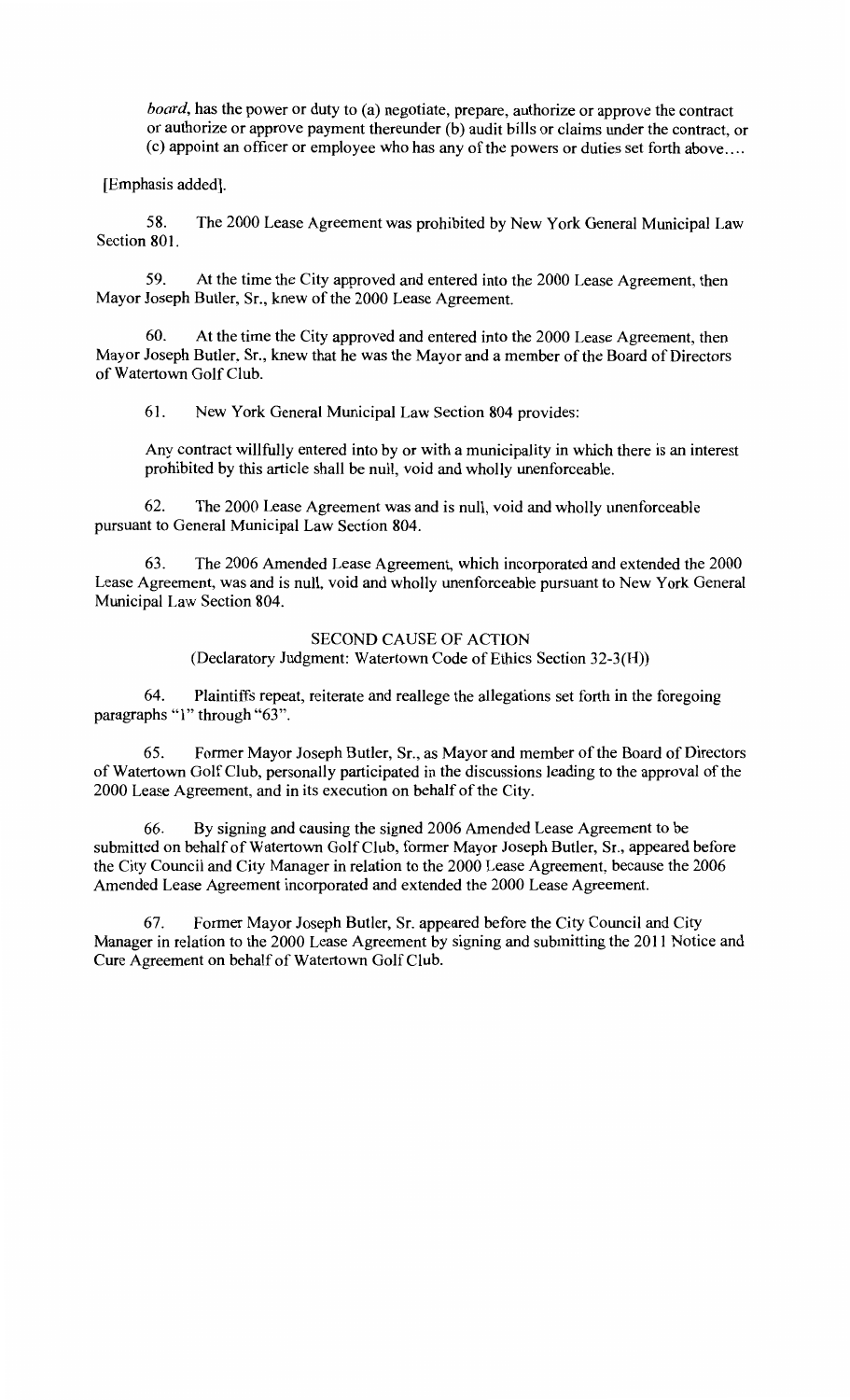68. The City Code of Ethics provides at Section 32-3 (Enwnerated Standards), subsection "H', that:

[No City officer or employee shall] ... after the termination of service or employment with... [the City], appear before any board or agency of the City of Watertown in relation to any case, proceeding or application *in which he personally participated during the period of his service* or employment or which was under his active consideration.

[Emphasis added].

69. The Court should declare that the 2000 Lease Agreement, as incorporated in and extended by the 2006 Amended Lease Agreement, is null, void and wholly unenforceable.

> THIRD CAUSE OF ACTION (Declaratory Judgment: Common Law Conflict of Interest)

70. Plaintiffs repeat, reiterate and reallege the allegations set forth in the foregoing paragraphs "1" through "69".

71. Then Mayor Joseph Butler, Sr. influenced the City Council in its approval of the 2000 Lease Agreement by personally participating in the discussions leading to its approval.

72. The Court should declare that the 2000 Lease Agreement, as incorporated in and extended by the 2006 Amended Lease Agreement, is null, void and wholly unenforceable.

> FOURTH CAUSE OF ACTION (Declaratory Judgment: N.Y. Constitution Article VIII, Section 1)

73. Plaintiffs repeat, reiterate and reallege the allegations set forth in the foregoing paragraphs "1" through "72".

74. The City approved and at all relevant times accepted, and Watertown Golf Club paid, below market rent for the City-owned land that is leased to Watertown Golf Club.

75. At all relevant times, the City under-assessed the land owned by Watertown Golf Club and the City-owned land that is leased to Watertown Golf Club.

76. The City has provided Watertown Golf Club with free advertising on the City website.

77. The City has not received adequate compensation for the benefits and services that it provided to Watertown Golf Club.

78. The Mayor and the City Council swore, in their oaths of office, to uphold the Constitution of the State of New York.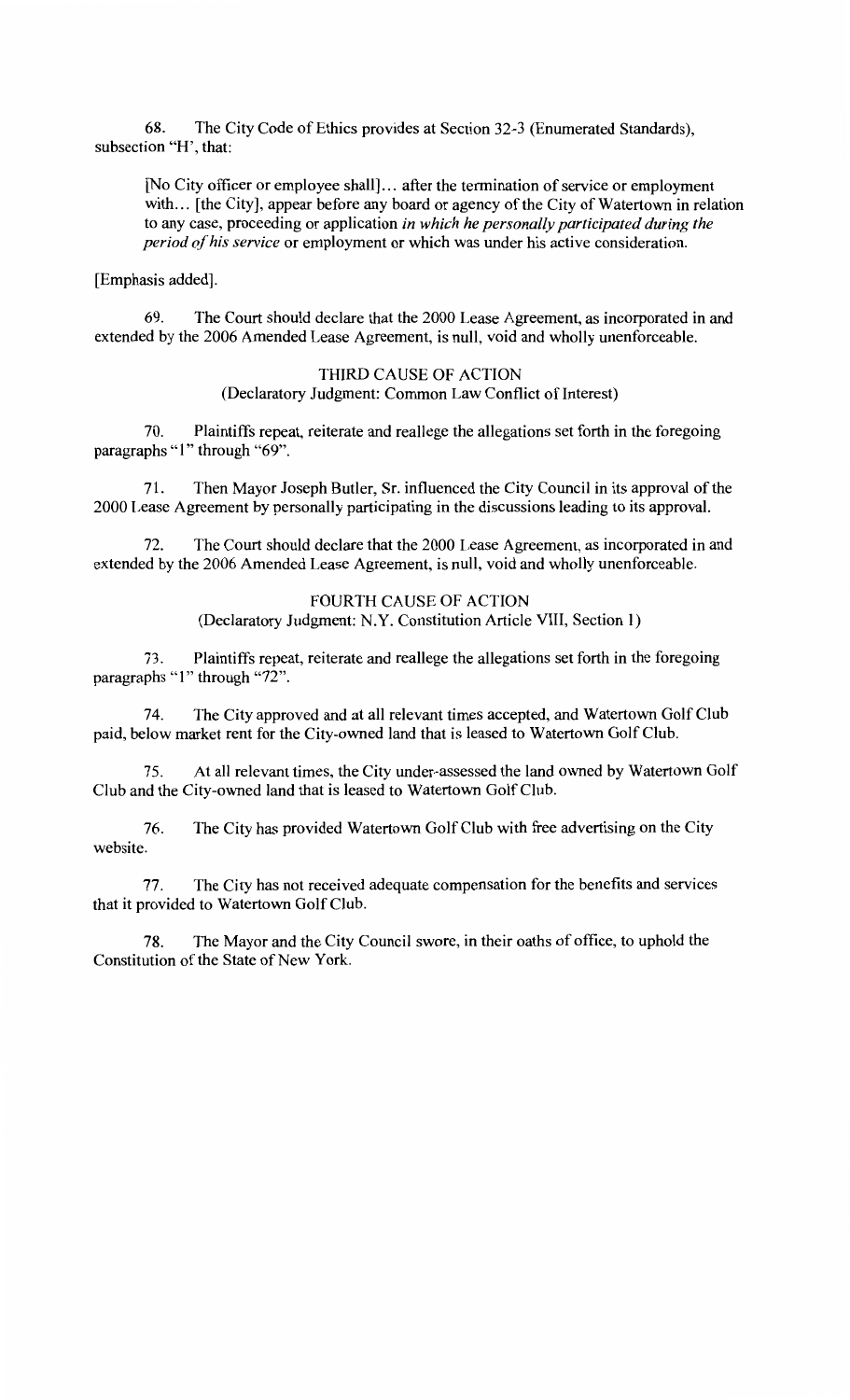79. The Constitution of the State of New York, Article VIII, Section 1, forbids gifts of public property to any individual or private corporation or association.

80. The Court should declare that the 2000 Lease Agreement, as incorporated in and extended by the 2006 Amended Lease Agreement, is null, void and wholly unenforceable as a gift of public property in violation of New York Constitution Article VIII, Section 1.

> FIFTH CAUSE OF ACTION (Declaratory Judgment: Public Trust Doctrine)

81. Plaintiffs repeat, reiterate and reallege the allegations set forth in the foregoing paragraphs "1" through "80".

82. The 2000 Lease Agreement was not authorized by the State Legislature or approved by the Governor.

83. The 2006 Amended Lease Agreement was not authorized by the State Legislature or approved by the Governor.

84. The Court should declare that the 2000 Lease Agreement, as incorporated in and extended by the 2006 Amended Lease Agreement, is null, void and wholly unenforceable as an unlawful use of parkland in violation of the public trust doctrine.

WHEREFORE Plaintiff demands judgment against the defendants declaring that the 2000 Lease Agreement as incorporated in, and extended by, the 2006 Amended Lease Agreement is null, void and wholly unenforceable; and granting such other and further relief as the Court deems just and proper, together with the costs and disbursements of this action.

Dated: Roslyn, New York November 12,2018

> LEVENTHAL, MULLANEY & BLINKOFF, LLP Attorneys for Plaintiffs

 $By:$  fur G. (went

Steven G. Leventhal 15 Remsen A venue (516) 484-5440